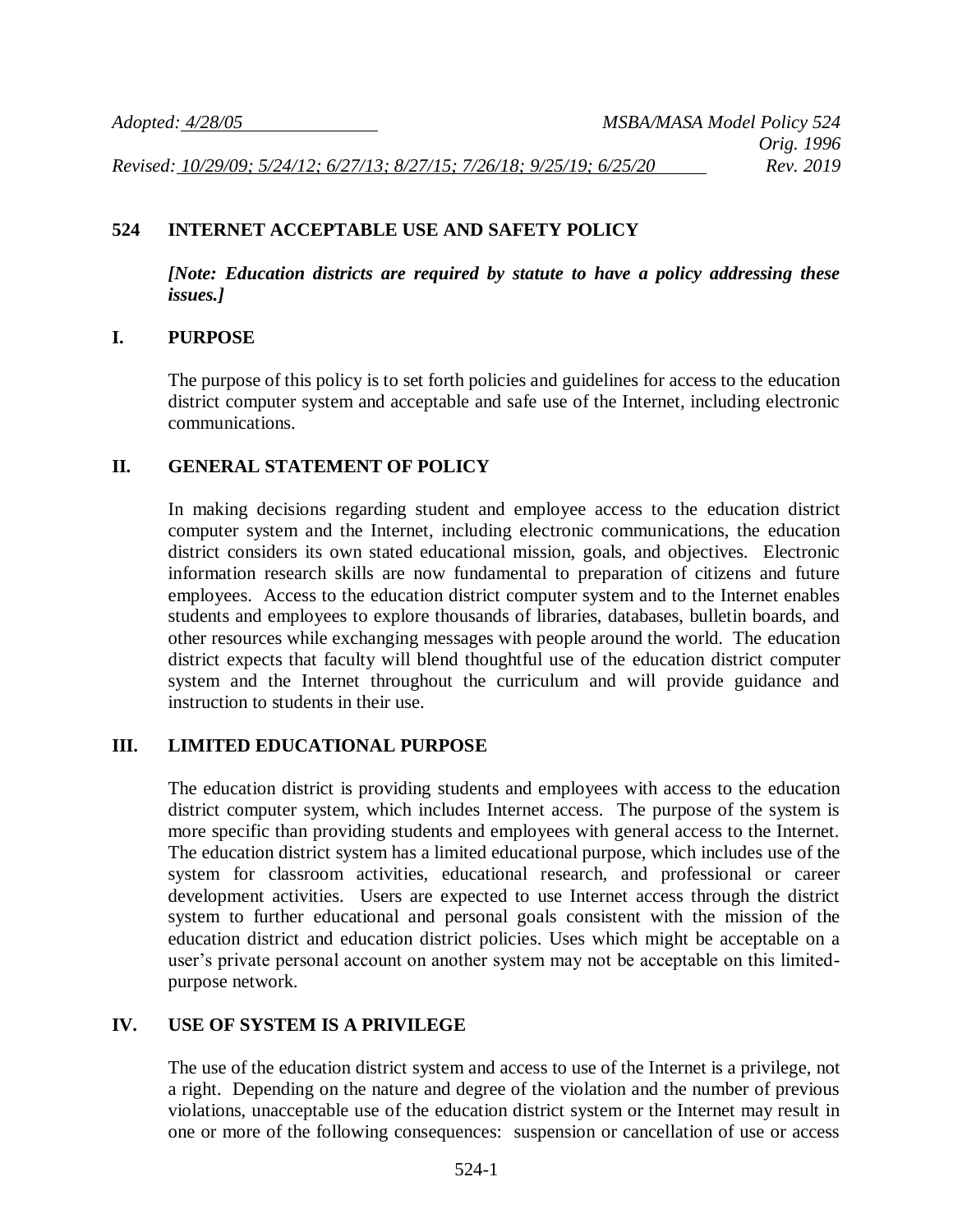privileges; payments for damages and repairs; discipline under other appropriate education district policies, including suspension, expulsion, exclusion, or termination of employment; or civil or criminal liability under other applicable laws.

## **V. UNACCEPTABLE USES**

- A. The following uses of the education district system and Internet resources or accounts are considered unacceptable:
	- 1. Users will not use the education district system to access, review, upload, download, store, print, post, receive, transmit, or distribute:
		- a. pornographic, obscene, or sexually explicit material or other visual depictions that are harmful to minors;
		- b. obscene, abusive, profane, lewd, vulgar, rude, inflammatory, threatening, disrespectful, or sexually explicit language;
		- c. materials that use language or images that are inappropriate in the education setting or disruptive to the educational process;
		- d. information or materials that could cause damage or danger of disruption to the educational process;
		- e. materials that use language or images that advocate violence or discrimination toward other people (hate literature) or that may constitute harassment or discrimination.
	- 2. Users will not use the education district system to knowingly or recklessly post, transmit, or distribute false or defamatory information about a person or organization, or to harass another person, or to engage in personal attacks, including prejudicial or discriminatory attacks.
	- 3. Users will not use the education district system to engage in any illegal act or violate any local, state, or federal statute or law.
	- 4. Users will not use the education district system to vandalize, damage, or disable the property of another person or organization, will not make deliberate attempts to degrade or disrupt equipment, software, or system performance by spreading computer viruses or by any other means, will not tamper with, modify, or change the education district system software, hardware, or wiring or take any action to violate the education district's security system, and will not use the education district system in such a way as to disrupt the use of the system by other users.
	- 5. Users will not use the education district system to gain unauthorized access to information resources or to access another person's materials, information, or files without the implied or direct permission of that person.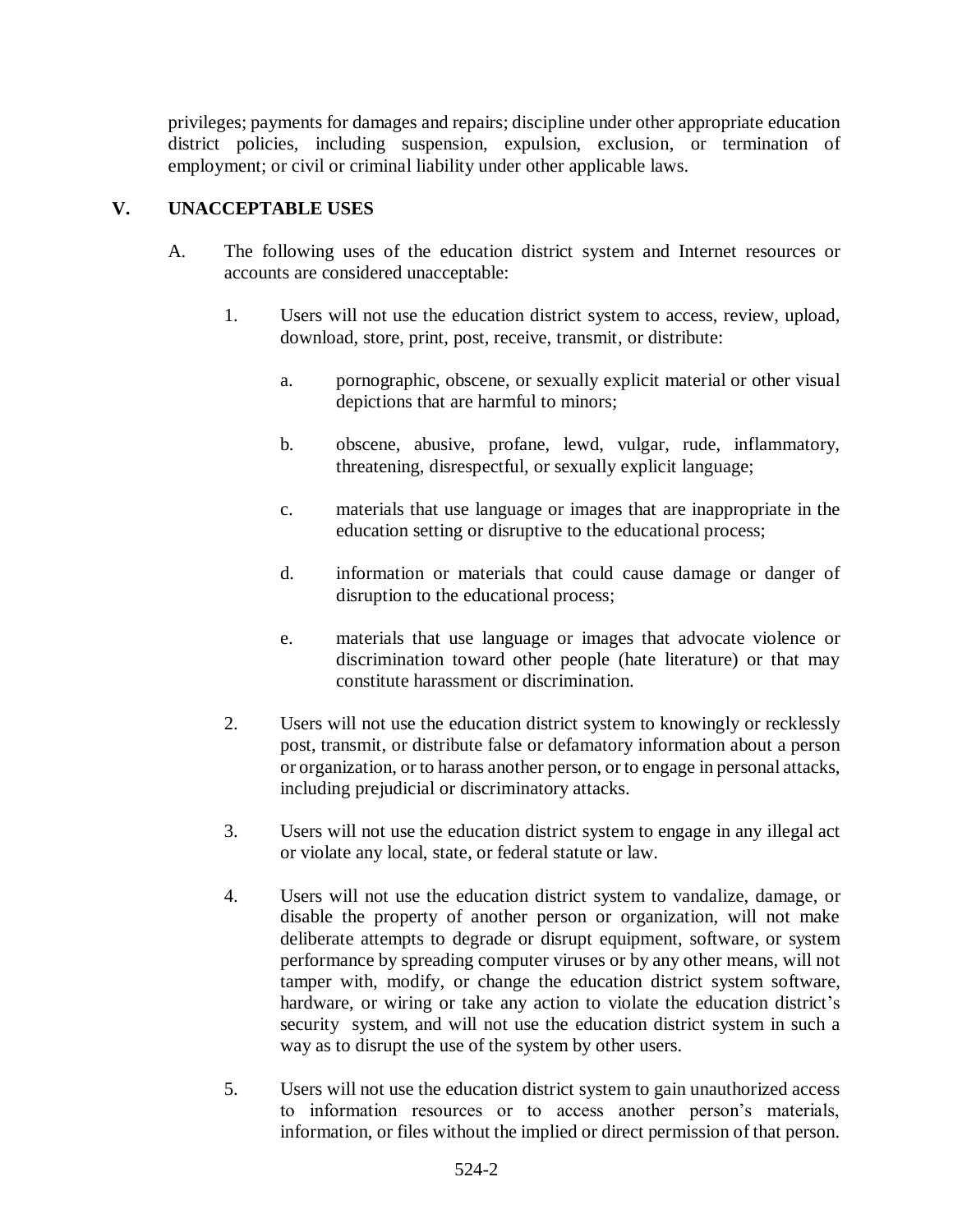- 6. Users will not use the education district system to post private information about another person, personal contact information about themselves or other persons, or other personally identifiable information, including, but not limited to, addresses, telephone numbers, education district addresses, work addresses, identification numbers, account numbers, access codes or passwords, labeled photographs, or other information that would make the individual's identity easily traceable, and will not repost a message that was sent to the user privately without permission of the person who sent the message. *[Note: Education districts should consider the impact of this paragraph on present practices and procedures, including, but not limited to, practices pertaining to employee communications, education district or classroom websites, and student/employee use of social networking websites. Depending upon education district policies and practices, education districts may wish to add one or more of the following clarifying paragraphs.]*
	- a. This paragraph does not prohibit the posting of employee contact information on education district webpages or communications between employees and other individuals when such communications are made for education-related purposes (i.e., communications with parents or other staff members related to students).
	- b. Employees creating or posting education district-related webpages may include personal contact information about themselves on a webpage. However, employees may not post personal contact information or other personally identifiable information about students unless:
		- (1) such information is classified by the education district as directory information and verification is made that the education district has not received notice from a parent/guardian or eligible student that such information is not to be designated as directory information in accordance with Policy 515; or
		- (2) such information is not classified by the education district as directory information but written consent for release of the information to be posted has been obtained from a parent/guardian or eligible student in accordance with Policy 515.

In addition, prior to posting any personal contact or personally identifiable information on an education district-related webpage, employees shall obtain written approval of the content of the postings from the building administrator.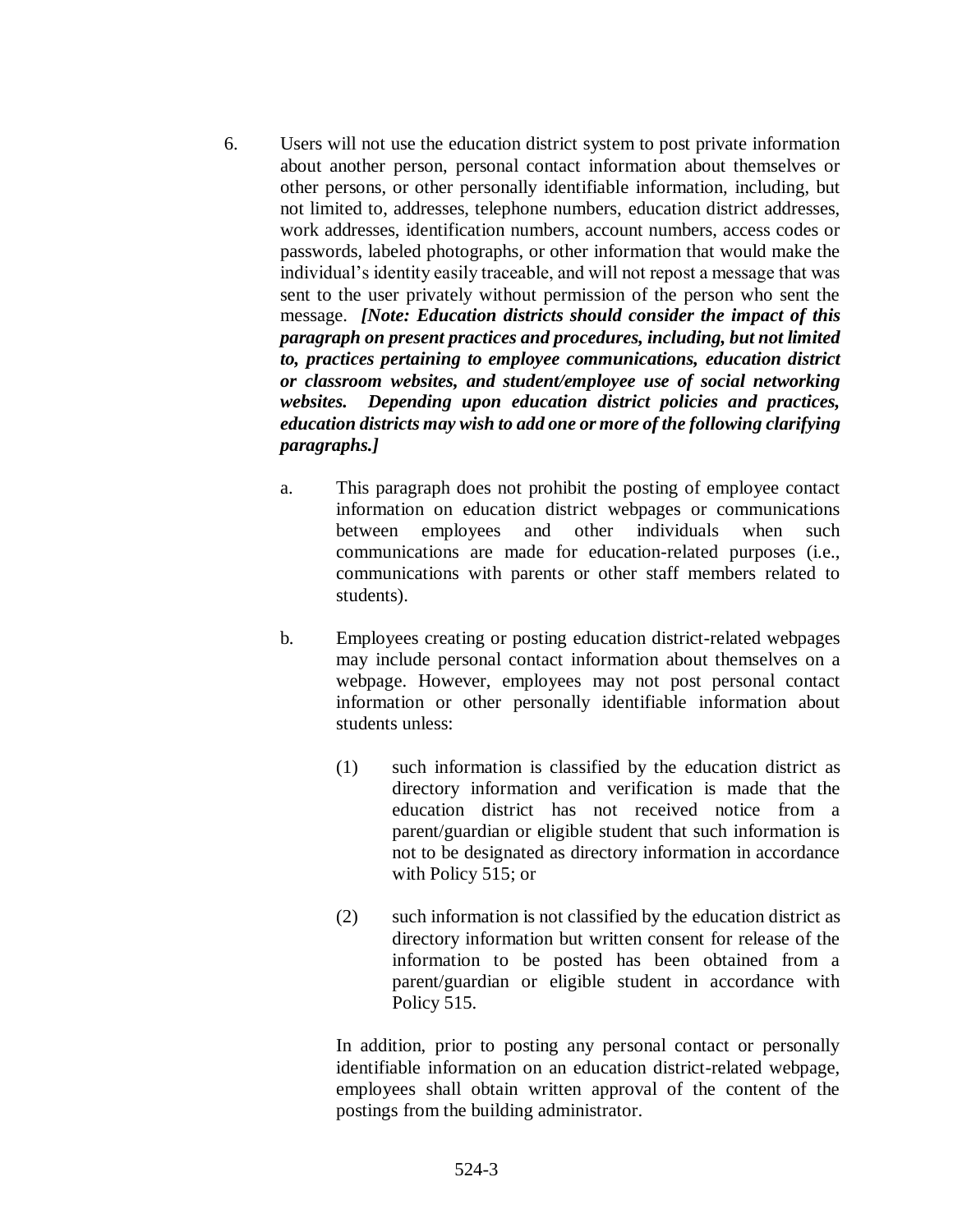- c. These prohibitions specifically prohibit a user from utilizing the education district system to post personal information about a user or another individual on social networks, including, but not limited to, social networks such as "Facebook," "Twitter," "Instagram," "Snapchat," and "Reddit," and similar websites or applications.
- 7. Users must keep all account information and passwords on file with the designated education district official. Users will not attempt to gain unauthorized access to the education district system or any other system through the education district system, attempt to log in through another person's account, or use computer accounts, access codes, or network identification other than those assigned to the user. Messages and records on the education district system may not be encrypted without the permission of appropriate education district authorities.
- 8. Users will not use the education district system to violate copyright laws or usage licensing agreements, or otherwise to use another person's property without the person's prior approval or proper citation, including the downloading or exchanging of pirated software or copying software to or from any education district computer, and will not plagiarize works they find on the Internet.
- 9. Users will not use the education district system for conducting business, for unauthorized commercial purposes, or for financial gain unrelated to the mission of the education district. Users will not use the education district system to offer or provide goods or services or for product advertisement. Users will not use the education district system to purchase goods or services for personal use without authorization from the appropriate education district official.
- 10. Users will not use the education district system to engage in bullying or cyberbullying in violation of the education district's Bullying Prohibition Policy (MSBA/MASA Model Policy 514). This prohibition includes using any technology or other electronic communication off education district premises to the extent that student learning or the education district environment is substantially and materially disrupted.
- B. A student or employee engaging in the foregoing unacceptable uses of the Internet when off education district premises also may be in violation of this policy as well as other education district policies. Examples of such violations include, but are not limited to, situations where the education district system is compromised or if a education district employee or student is negatively impacted. If the education district receives a report of an unacceptable use originating from a non-education district computer or resource, the education district may investigate such reports to the best of its ability. Students or employees may be subject to disciplinary action for such conduct, including, but not limited to, suspension or cancellation of the use or access to the education district computer system and the Internet and discipline under other appropriate education district policies, including suspension, expulsion,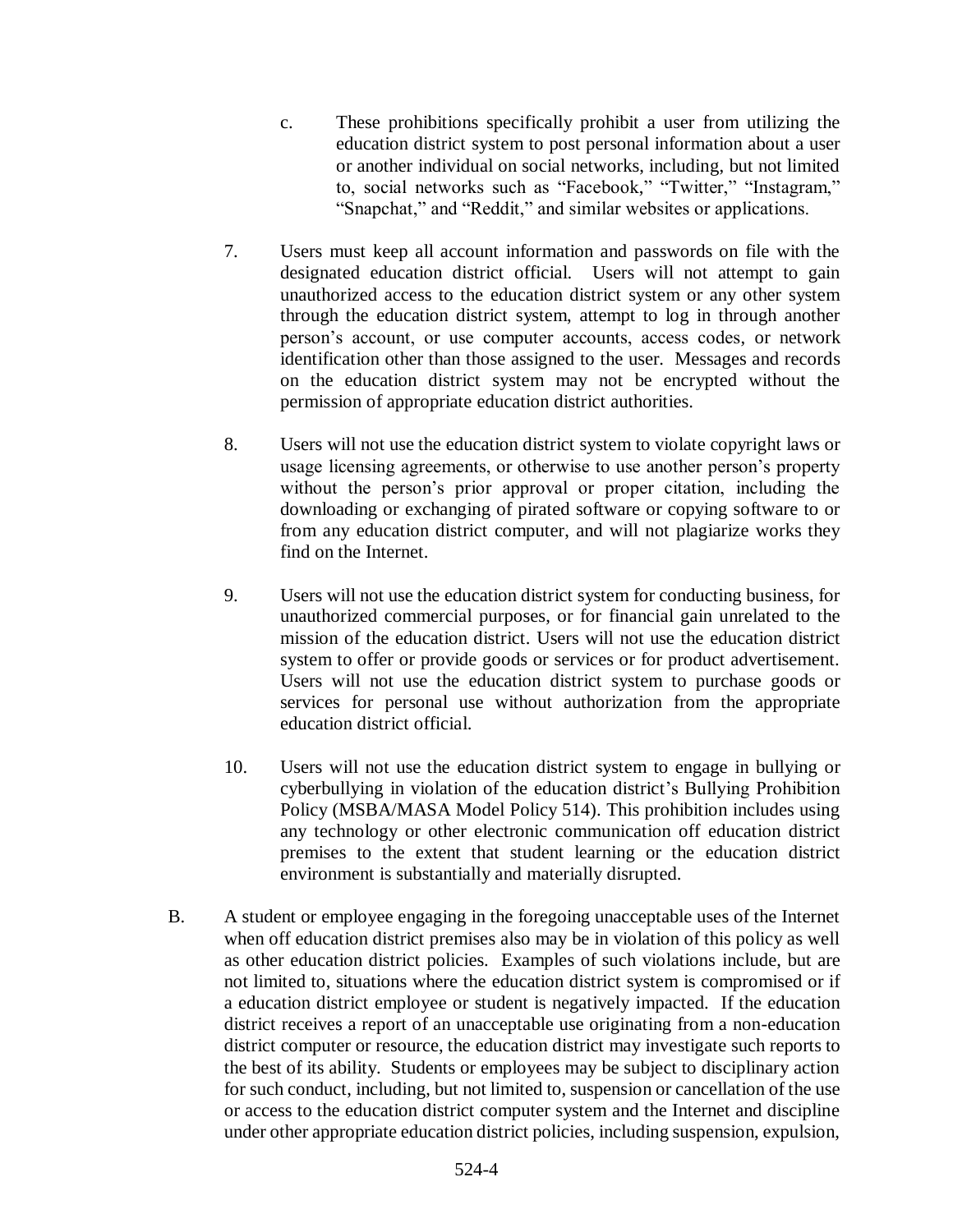exclusion, or termination of employment.

C. If a user inadvertently accesses unacceptable materials or an unacceptable Internet site, the user shall immediately disclose the inadvertent access to an appropriate education district official. In the case of an education district employee, the immediate disclosure shall be to the employee's immediate supervisor and/or the building administrator. This disclosure may serve as a defense against an allegation that the user has intentionally violated this policy. In certain rare instances, a user also may access otherwise unacceptable materials if necessary to complete an assignment and if done with the prior approval of and with appropriate guidance from the appropriate teacher or, in the case of an education district employee, the building administrator.

## **VI. FILTER**

*[Note: Pursuant to state law, education districts are required to restrict access to inappropriate materials on education district computers with Internet access. Education districts which seek technology revenue pursuant to Minn. Stat. § 125B.26 or certain federal funding, such as e-rate discounts, for purposes of Internet access and connection services and/or receive funds to purchase Internet accessible computers are subject to the federal Children's Internet Protection Act, effective in 2001. Those districts are required to comply with additional standards in restricting possible access to inappropriate materials. Therefore, education districts should select one of the following alternative sections depending upon whether the education district is seeking such funding and the type of funding sought.]*

# **ALTERNATIVE NO. 3**

*Education districts which receive certain federal funding, such as e-rate discounts, for purposes of Internet access and connection services and/or receive funds to purchase Internet accessible computers are subject to the federal Children's Internet Protection Act, effective in 2001. This law requires education districts to adopt an Internet safety policy which contains the provisions set forth below. Also, the Act requires such education districts to provide reasonable notice and hold at least one public hearing or meeting to address the proposed Internet safety policy prior to its implementation. Education districts that do not seek such federal financial assistance need not adopt the alternative language set forth below nor meet the requirements with respect to a public meeting to review the policy. The following alternative language for education districts that seek such federal financial assistance satisfies both state and federal law requirements.*

- A. With respect to any of its computers with Internet access, the education district will monitor the online activities of both minors and adults and employ technology protection measures during any use of such computers by minors and adults. The technology protection measures utilized will block or filter Internet access to any visual depictions that are:
	- 1. Obscene;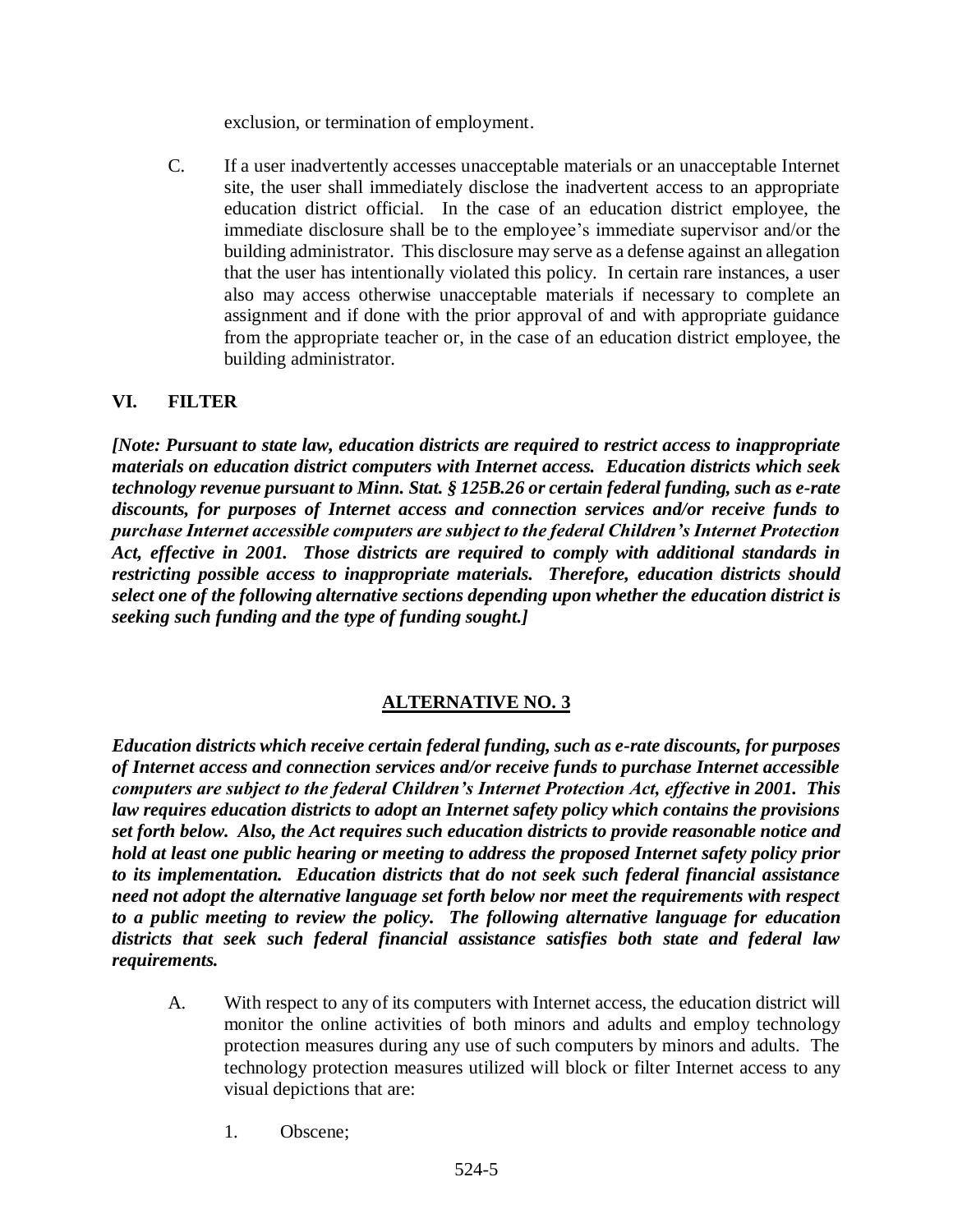- 2. Child pornography; or
- 3. Harmful to minors.
- B. The term "harmful to minors" means any picture, image, graphic image file, or other visual depiction that:
	- 1. Taken as a whole and with respect to minors, appeals to a prurient interest in nudity, sex, or excretion; or
	- 2. Depicts, describes, or represents, in a patently offensive way with respect to what is suitable for minors, an actual or simulated sexual act or sexual contact, actual or simulated normal or perverted sexual acts, or a lewd exhibition of the genitals; and
	- 3. Taken as a whole, lacks serious literary, artistic, political, or scientific value as to minors.
- C. Software filtering technology shall be narrowly tailored and shall not discriminate based on viewpoint.
- D. An administrator, supervisor, or other person authorized by the Executive director may disable the technology protection measure, during use by an adult, to enable access for bona fide research or other lawful purposes.
- E. The education district will educate students about appropriate online behavior, including interacting with other individuals on social networking websites and in chat rooms and cyberbullying awareness and response.

*[Note: Although education districts are not required to adopt the more restrictive provisions contained in either Alternative No. 2 or No. 3 if they do not seek state or federal funding, they may choose to adopt the more restrictive provisions as a matter of education district policy.]*

### **VII. CONSISTENCY WITH OTHER EDUCATION DISTRICT POLICIES**

Use of the education district computer system and use of the Internet shall be consistent with education district policies and the mission of the education district.

# **VIII. LIMITED EXPECTATION OF PRIVACY**

- A. By authorizing use of the education district system, the education district does not relinquish control over materials on the system or contained in files on the system. Users should expect only limited privacy in the contents of personal files on the education district system.
- B. Routine maintenance and monitoring of the education district system may lead to a discovery that a user has violated this policy, another education district policy, or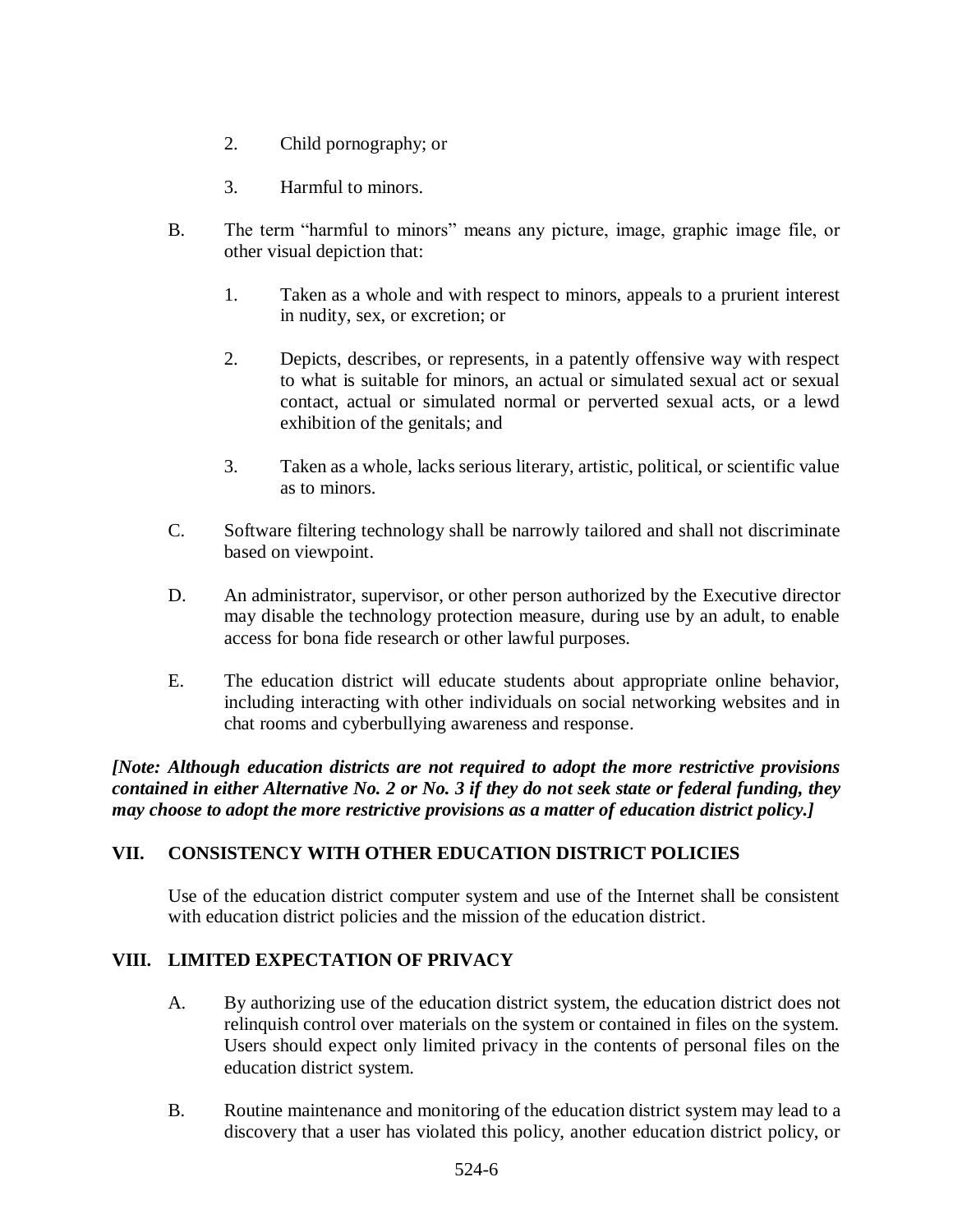the law.

- C. An individual investigation or search will be conducted if education district authorities have a reasonable suspicion that the search will uncover a violation of law or education district policy.
- D. Parents have the right at any time to investigate or review the contents of their child's files and e-mail files. Parents have the right to request the termination of their child's individual account at any time.
- E. Education district employees should be aware that the education district retains the right at any time to investigate or review the contents of their files and e-mail files. In addition, education district employees should be aware that data and other materials in files maintained on the education district system may be subject to review, disclosure or discovery under Minn. Stat. Ch. 13 (the Minnesota Government Data Practices Act).
- F. The education district will cooperate fully with local, state and federal authorities in any investigation concerning or related to any illegal activities or activities not in compliance with education district policies conducted through the education district system.

## **IX. INTERNET USE AGREEMENT**

- A. The proper use of the Internet, and the educational value to be gained from proper Internet use, is the joint responsibility of students, parents, and employees of the education district.
- B. This policy requires the permission of and supervision by the education district's designated professional staff before a student may use a education district account or resource to access the Internet.
- C. The Internet Use Agreement form for students must be read and signed by the user, the parent or guardian, and the supervising teacher. The Internet Use Agreement form for employees must be signed by the employee. The form must then be filed at the education district office. As supervising teachers change, the agreement signed by the new teacher shall be attached to the original agreement.

# **X. LIMITATION ON EDUCATION DISTRICT LIABILITY**

Use of the education district system is at the user's own risk. The system is provided on an "as is, as available" basis. The education district will not be responsible for any damage users may suffer, including, but not limited to, loss, damage, or unavailability of data stored on education district diskettes, tapes, hard drives, or servers, or for delays or changes in or interruptions of service or mis-deliveries or non-deliveries of information or materials, regardless of the cause. The education district is not responsible for the accuracy or quality of any advice or information obtained through or stored on the education district system. The education district will not be responsible for financial obligations arising through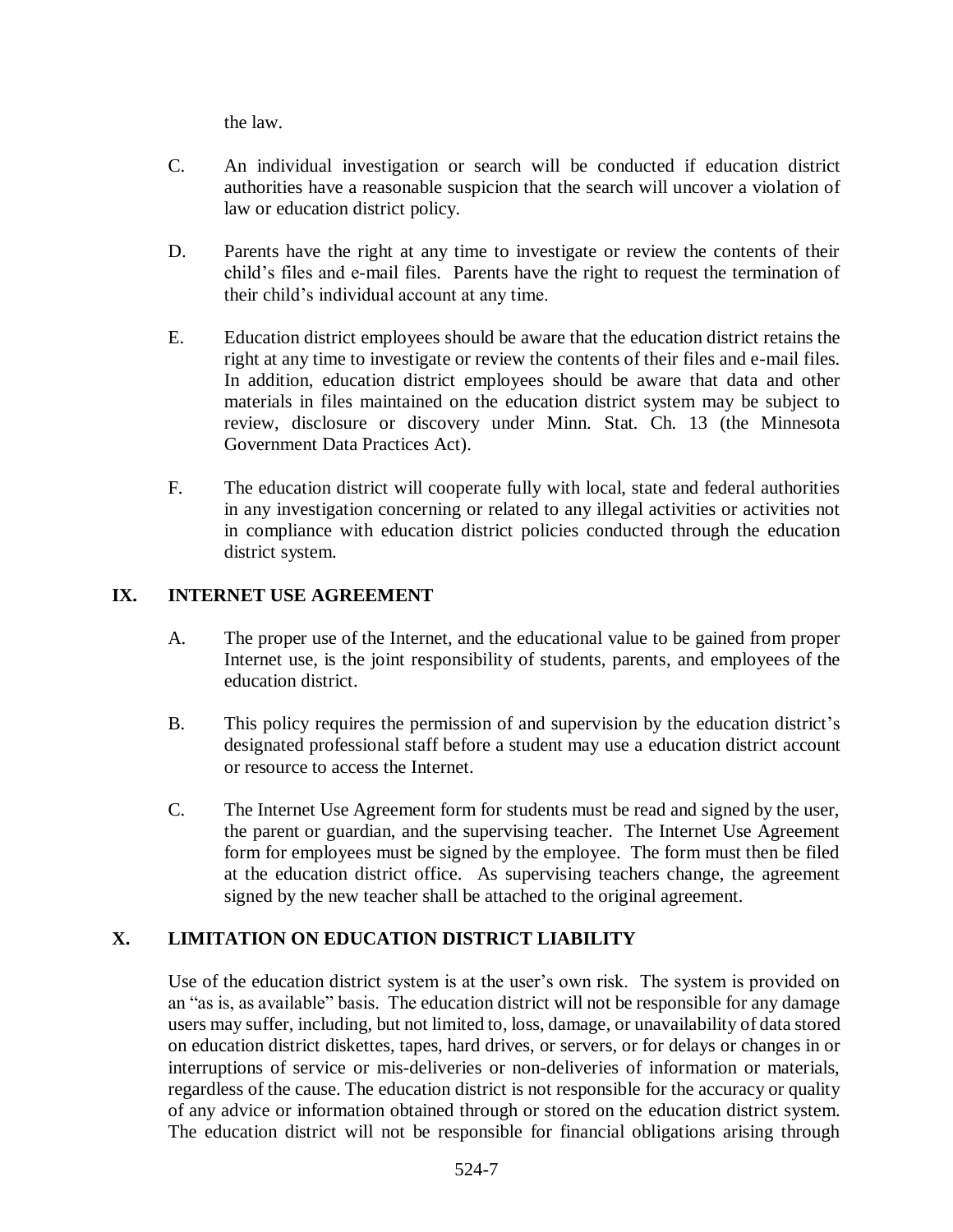unauthorized use of the education district system or the Internet.

## **XI. USER NOTIFICATION**

- A. All users shall be notified of the education district policies relating to Internet use.
- B. This notification shall include the following:
	- 1. Notification that Internet use is subject to compliance with education district policies.
	- 2. Disclaimers limiting the education district's liability relative to:
		- a. Information stored on education district diskettes, hard drives, or servers.
		- b. Information retrieved through education district computers, networks, or online resources.
		- c. Personal property used to access education district computers, networks, or online resources.
		- d. Unauthorized financial obligations resulting from use of education district resources/accounts to access the Internet.
	- 3. A description of the privacy rights and limitations of education district sponsored/managed Internet accounts.
	- 4. Notification that, even though the education district may use technical means to limit student Internet access, these limits do not provide a foolproof means for enforcing the provisions of this acceptable use policy.
	- 5. Notification that goods and services can be purchased over the Internet that could potentially result in unwanted financial obligations and that any financial obligation incurred by a student through the Internet is the sole responsibility of the student and/or the student's parents.
	- 6. Notification that the collection, creation, reception, maintenance, and dissemination of data via the Internet, including electronic communications, is governed by Policy 406, Public and Private Personnel Data, and Policy 515, Protection and Privacy of Pupil Records.
	- 7. Notification that, should the user violate the education district's acceptable use policy, the user's access privileges may be revoked, school disciplinary action may be taken and/or appropriate legal action may be taken.
	- 8. Notification that all provisions of the acceptable use policy are subordinate to local, state, and federal laws.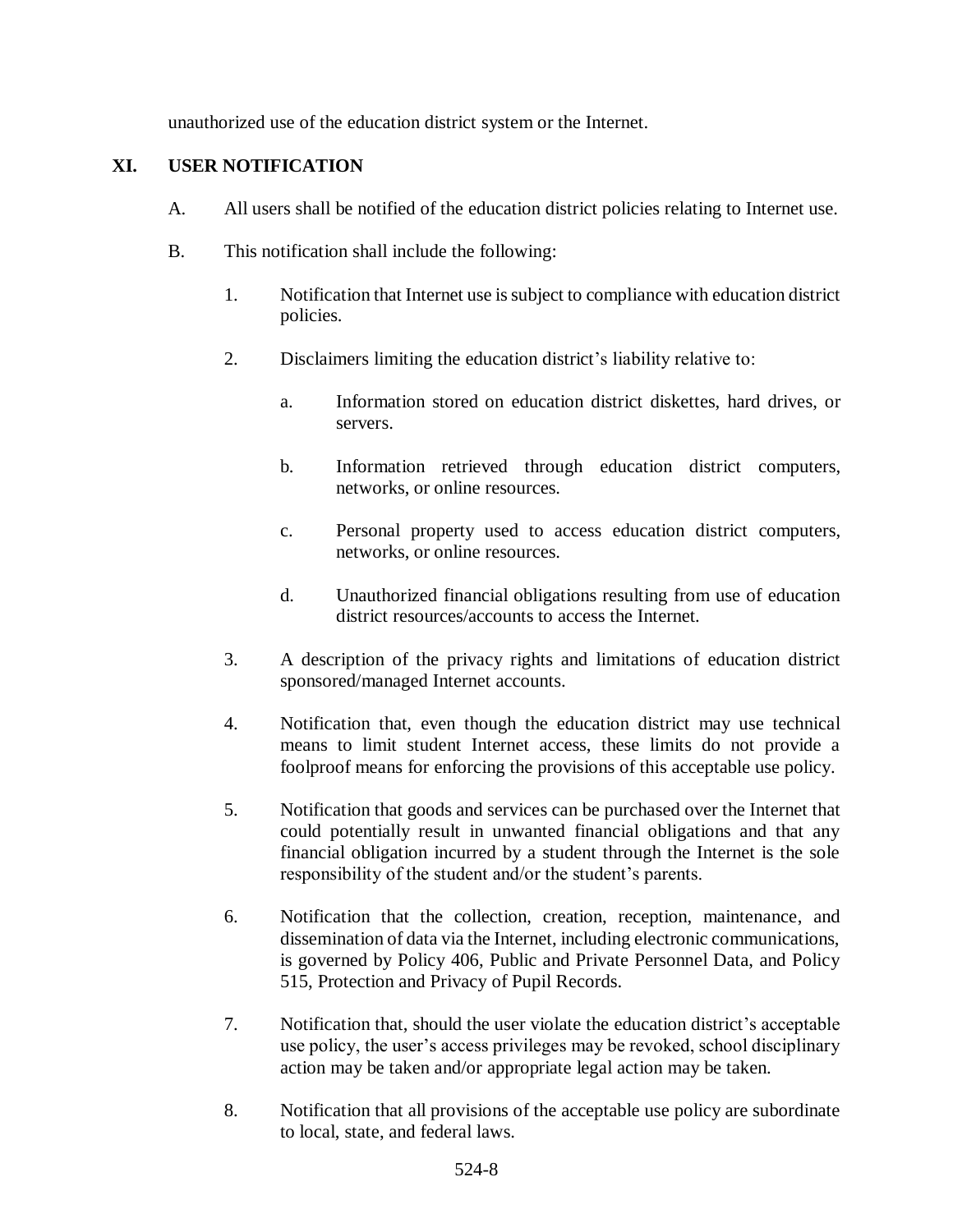### **XII. PARENTS' RESPONSIBILITY; NOTIFICATION OF STUDENT INTERNET USE**

- A. Outside of school, parents bear responsibility for the same guidance of Internet use as they exercise with information sources such as television, telephones, radio, movies, and other possibly offensive media. Parents are responsible for monitoring their student's use of the education district system and of the Internet if the student is accessing the education district system from home or a remote location.
- B. Parents will be notified that their students will be using education district resources/accounts to access the Internet and that the education district will provide parents the option to request alternative activities not requiring Internet access. This notification should include:
	- 1. A copy of the user notification form provided to the student user.
	- 2. A description of parent/guardian responsibilities.
	- 3. A notification that the parents have the option to request alternative educational activities not requiring Internet access and the material to exercise this option.
	- 4. A statement that the Internet Use Agreement must be signed by the user, the parent or guardian, and the supervising teacher prior to use by the student.
	- 5. A statement that the education district's acceptable use policy is available for parental review.

### **XIII. IMPLEMENTATION; POLICY REVIEW**

- A. The education district administration may develop appropriate user notification forms, guidelines, and procedures necessary to implement this policy for submission to the education district board for approval. Upon approval by the education district board, such guidelines, forms, and procedures shall be an addendum to this policy.
- B. The administration shall revise the user notifications, including student and parent notifications, if necessary, to reflect the adoption of these guidelines and procedures.
- C. The education district Internet policies and procedures are available for review by all parents, guardians, staff, and members of the community.
- D. Because of the rapid changes in the development of the Internet, the education district board shall conduct an annual review of this policy.

*Legal References:* 15 U.S.C. § 6501 *et seq.* (Children's Online Privacy Protection Act)